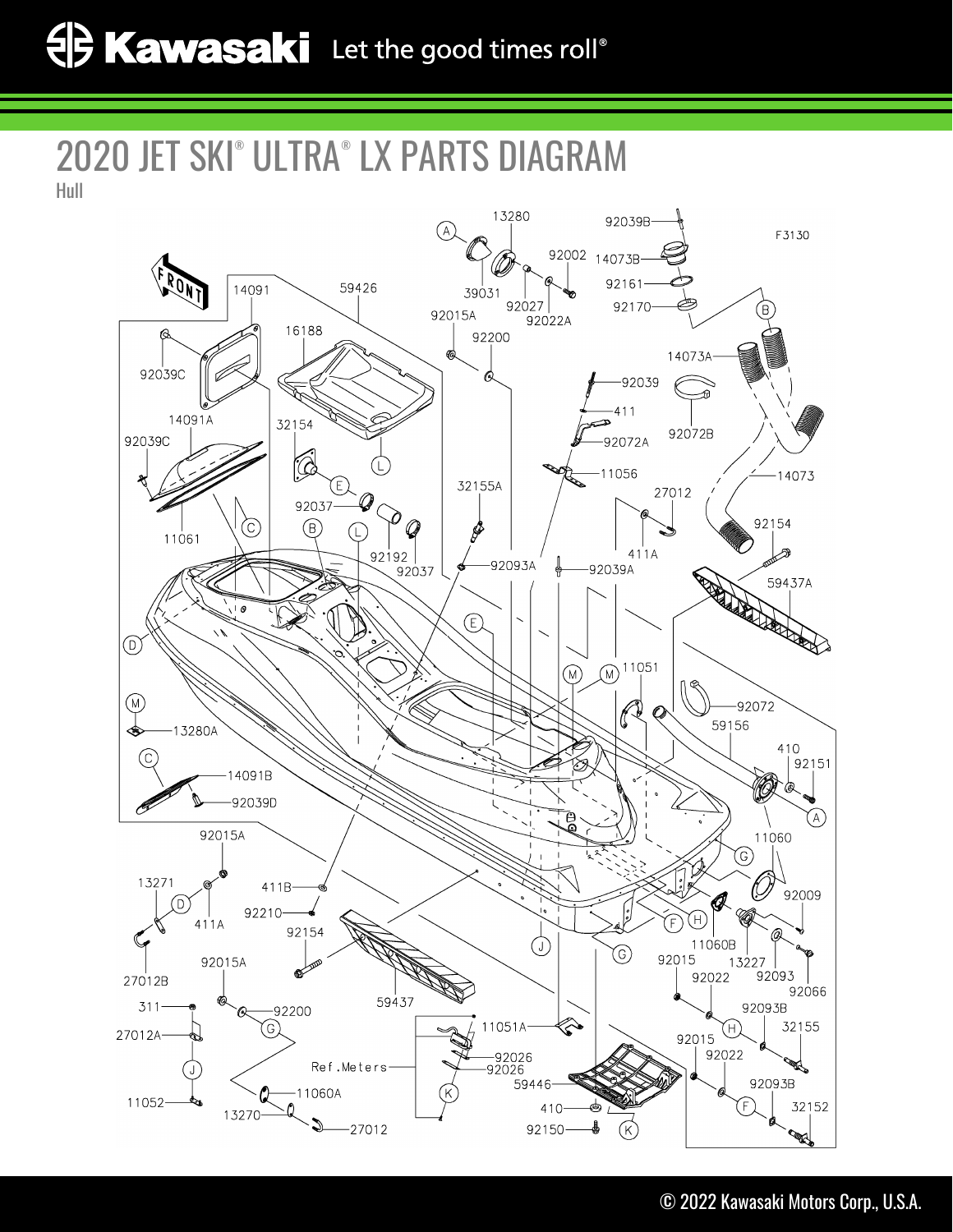## 2020 JET SKI® ULTRA® LX PARTS LIST

Hull

| <b>ITEM NAME</b>                           | <b>PART NUMBER</b> | <b>QUANTITY</b> |
|--------------------------------------------|--------------------|-----------------|
| <b>BRACKET (Ref # 11051)</b>               | 11051-3731         | 1               |
| BRACKET, BREATHER-BILGE (Ref # 11051A)     | 11051-3802         | 1               |
| BRACKET, RR DUCT (Ref # 11052)             | 11052-3712         | 1               |
| BRACKET, WATER MUFFLER (Ref # 11056)       | 11056-3722         | 1               |
| GASKET (Ref # 11060)                       | 11060-3781         | 1               |
| GASKET, U HOOK, RR (Ref # 11060A)          | 11060-3800         | $\overline{2}$  |
| GASKET, DRAIN PLUG (Ref # 11060B)          | 11060-3801         | 2               |
| GASKET, BATTERY COVER (Ref # 11061)        | 11061-3754         | 1               |
| HOUSING, DRAIN PLUG, F.BLACK (Ref # 13227) | 13227-3721-6Z      | $\overline{2}$  |
| PLATE (Ref # 13270)                        | 13270-3860         | 2               |
| PLATE (Ref # 13271)                        | 13271-3724         | 1               |
| HOLDER, EXHAUST VALVE (Ref # 13280)        | 13280-3718         | 1               |
| <b>HOLDER (Ref # 13280A)</b>               | 13280-3757         | 3               |
| DUCT, L=1000 (Ref #14073)                  | 14073-0876         | 1               |
| DUCT, L=800 (Ref #14073A)                  | 14073-0878         | 1               |
| <b>DUCT (Ref #14073B)</b>                  | 14073-3805         | 2               |
| <b>COVER, ECU (Ref #14091)</b>             | 14091-3786         | 1               |
| COVER, BATTERY (Ref # 14091A)              | 14091-3809         | 1               |
| COVER, STORAGE CASE (Ref #14091B)          | 14091-3819         | 1               |
| FLOAT (Ref # 16188)                        | 16188-0032         | 1               |
| HOOK (Ref # 27012)                         | 27012-3797         | 3               |
| HOOK (Ref # 27012A)                        | 27012-3816         |                 |
| <b>HOOK (Ref # 27012B)</b>                 | 27012-3821         | 1               |
| PIPE (Ref # 32152)                         | 32152-3749         | $\overline{2}$  |
| PIPE, DRIVE SHAFT (Ref # 32154)            | 32154-3714         | 1               |
| PIPE, COOLING (Ref #32155)                 | 32155-1511         | $\overline{2}$  |
| PIPE, COOLING (Ref # 32155A)               | 32155-3702         | 1               |
| CAP-END (Ref # 39031)                      | 39031-3704         | 1               |
| <b>PIPE-TAIL (Ref # 59156)</b>             | 59156-3740         | 1               |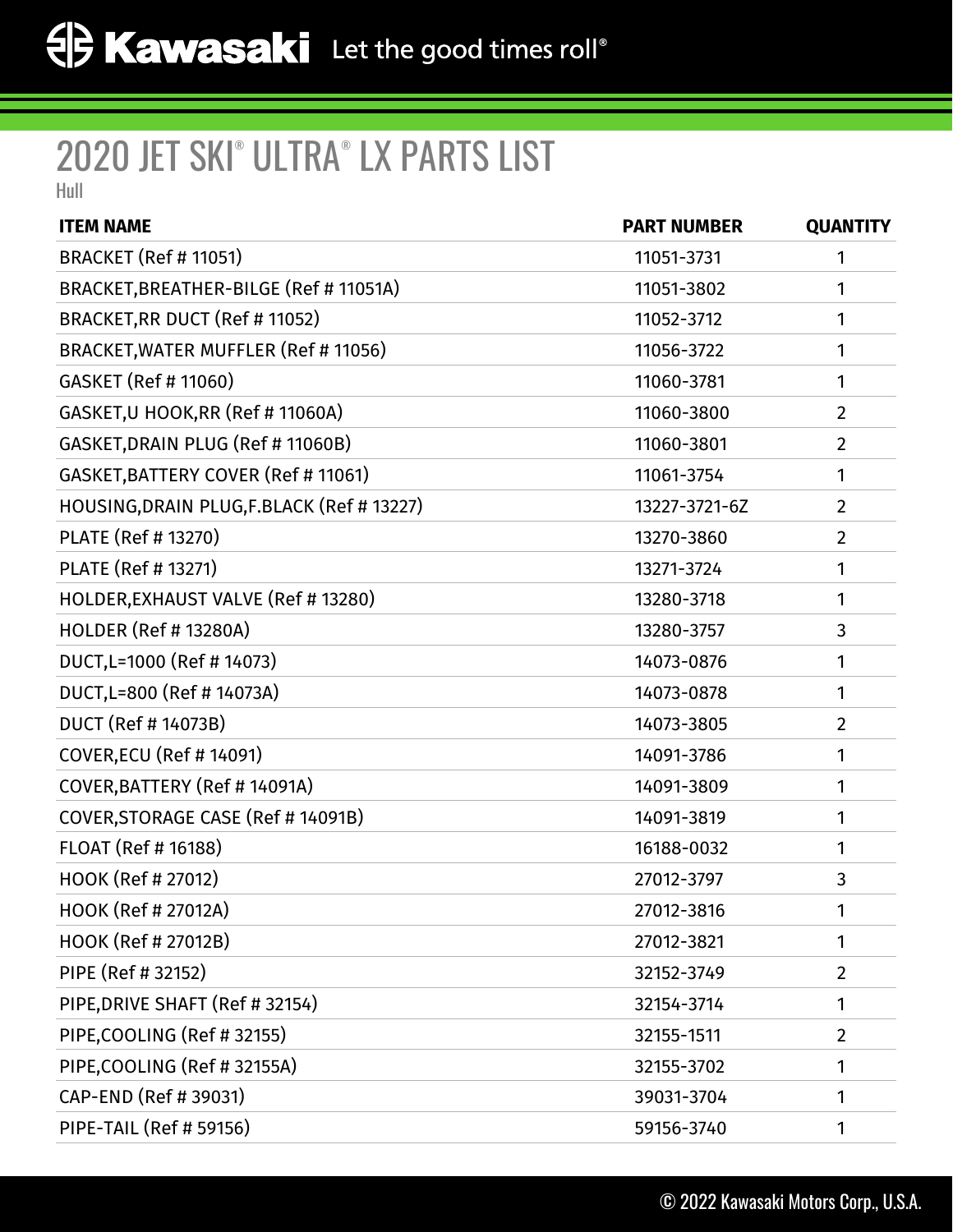## 2020 JET SKI® ULTRA® LX PARTS LIST

Hull

| <b>ITEM NAME</b>                       | <b>PART NUMBER</b> | <b>QUANTITY</b> |
|----------------------------------------|--------------------|-----------------|
| HULL-COMP, BLACK/EBONY (Ref # 59426)   | 59426-0006-43D     | 1               |
| STABILIZER, LH, F.BLACK (Ref # 59437)  | 59437-3749-6Z      | 1               |
| STABILIZER, RH, F.BLACK (Ref # 59437A) | 59437-3750-6Z      | 1               |
| COVER-JET PUMP (Ref # 59446)           | 59446-3760         | 1               |
| BOLT, 6X20 (Ref # 92002)               | 92002-3755         | 3               |
| SCREW, TAPPING, 4X16 (Ref # 92009)     | 92009-3849         | 6               |
| NUT,20MM (Ref # 92015)                 | 92015-1589         | 4               |
| NUT, FLANGED, 8MM (Ref # 92015A)       | 92015-1933         | 8               |
| WASHER, 20.3X36X2.3 (Ref # 92022)      | 92022-1116         | 4               |
| <b>WASHER (Ref # 92022A)</b>           | 92022-567          | 3               |
| <b>SPACER (Ref # 92026)</b>            | 92026-0780         | $\overline{2}$  |
| NUT-HEX,6MM (Ref #311)                 | 311R0600           | $\overline{2}$  |
| WASHER-PLAIN-SMALL, 6MM (Ref # 410)    | 410S0600           | 12              |
| WASHER-PLAIN, 5MM (Ref # 411)          | 411S0500           | 1               |
| WASHER-PLAIN,8MM (Ref # 411A)          | 411S0800           | 4               |
| WASHER-PLAIN (Ref # 411B)              | 411S1600           | 1               |
| COLLAR, 6.2X10X10 (Ref # 92027)        | 92027-3705         | 3               |
| <b>CLAMP (Ref # 92037)</b>             | 92037-3009         | $\overline{2}$  |
| RIVET (Ref # 92039)                    | 92039-3741         | 1               |
| RIVET (Ref # 92039A)                   | 92039-3755         | $\overline{2}$  |
| RIVET (Ref # 92039B)                   | 92039-3775         | 4               |
| RIVET (Ref # 92039C)                   | 92039-3785         | 10              |
| RIVET (Ref # 92039D)                   | 92039-3788         | 4               |
| PLUG, RR, DRAIN, F.BLACK (Ref # 92066) | 92066-3783-6Z      | $\overline{2}$  |
| BAND, L=188.85 (Ref # 92072)           | 92072-0105         | 6               |
| BAND, 314X18 (Ref # 92072A)            | 92072-3814         | 1               |
| BAND, L=608.22 (Ref # 92072B)          | 92072-3884         | 1               |
| SEAL (Ref # 92093)                     | 92093-3720         | $\overline{2}$  |
| SEAL (Ref # 92093A)                    | 92093-3783         | 1               |